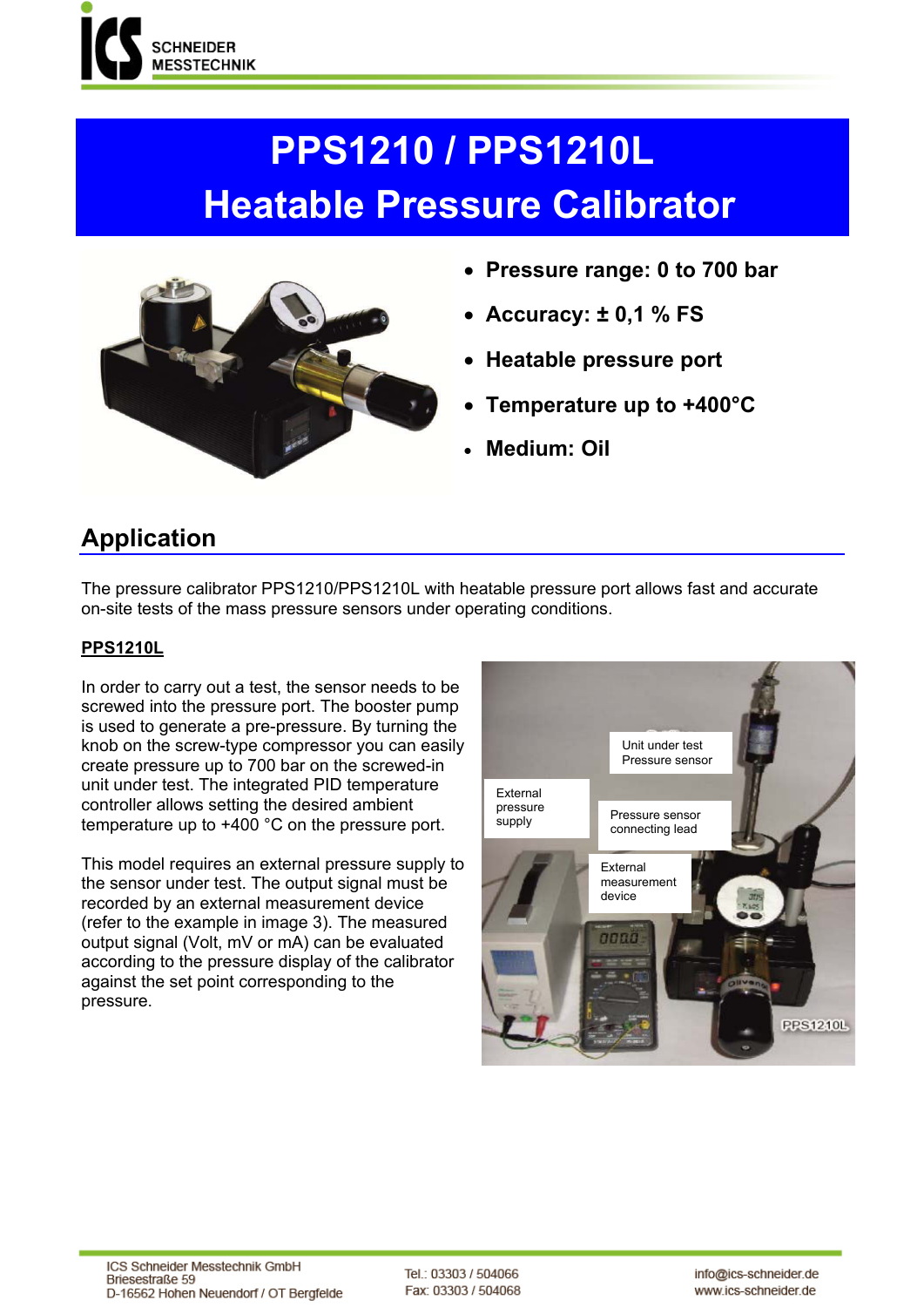#### **PPS1210**

In order to carry out a test, the sensor needs to be screwed into the pressure port. The booster pump is used to generate a pre-pressure. By turning the knob on the screw-type compressor you can easily create pressure up to 700 bar on the screwed in unit under test. The integrated PID temperature controller allows setting the desired ambient temperature up to +400 °C on the pressure port.

The data of the sensor under test can be compared to the data of the integrated reference sensor via the calibrator's internal electronics. The data can be transferred via the USB slot to a PC or notebook in order to be displayed, saved and altered as well as administrated. The data of the system under test can be documented and archived in an Excel Sheet (a template is included on the supplied software).

The pressure calibrator is delivered in a sturdy aluminum carrying case with foam padding.



## **Specification**

| Pressure range $1$ :                                    | 0 - 700 bar (200 bar FS upon request)                                                                             |
|---------------------------------------------------------|-------------------------------------------------------------------------------------------------------------------|
| Maximum allowable pressure:                             | $FS + 10 \%$                                                                                                      |
| Resolution:                                             | 100 mbar (10 mbar at a pressure of 200 bar)                                                                       |
| Accuracy:                                               | $\pm$ 0,1 % of a unit (where t = 0 °C to +50 °C) +/- 1 Digit                                                      |
| Measurement rate:                                       | 500 ms (2 Hz)                                                                                                     |
| Units:                                                  | Bar / PSI / kPA / mH <sub>2</sub> O among other units<br>(in total 13 different units, adjustable in the display) |
| Heatable pressure port <sup>1</sup> :                   | 1/2" 20UNF or M18 x 1.5 (other ports available upon request)                                                      |
| Temperature at pressure port:                           | can be adjusted from ambient temperature up to +400°C via the<br>built-in PID temperature controller              |
| Oil volumes:                                            | 57 ml                                                                                                             |
| Oil type:                                               | EP-1201 or Olive oil                                                                                              |
| Voltage supply:                                         | 3 V battery, type CR 2430                                                                                         |
| Battery lifespan:                                       | 2000 hours of continuous operation                                                                                |
| Interface:                                              | USB (calibrator and PC/laptop) (PPS1210 only)                                                                     |
| Voltage supply Heating and<br>sensor power supply $1$ : | 115 V AC or 230 V AC                                                                                              |
| Sensor power supply (test<br>piece):                    | Via plug or socket (PPS1210 only) or external                                                                     |